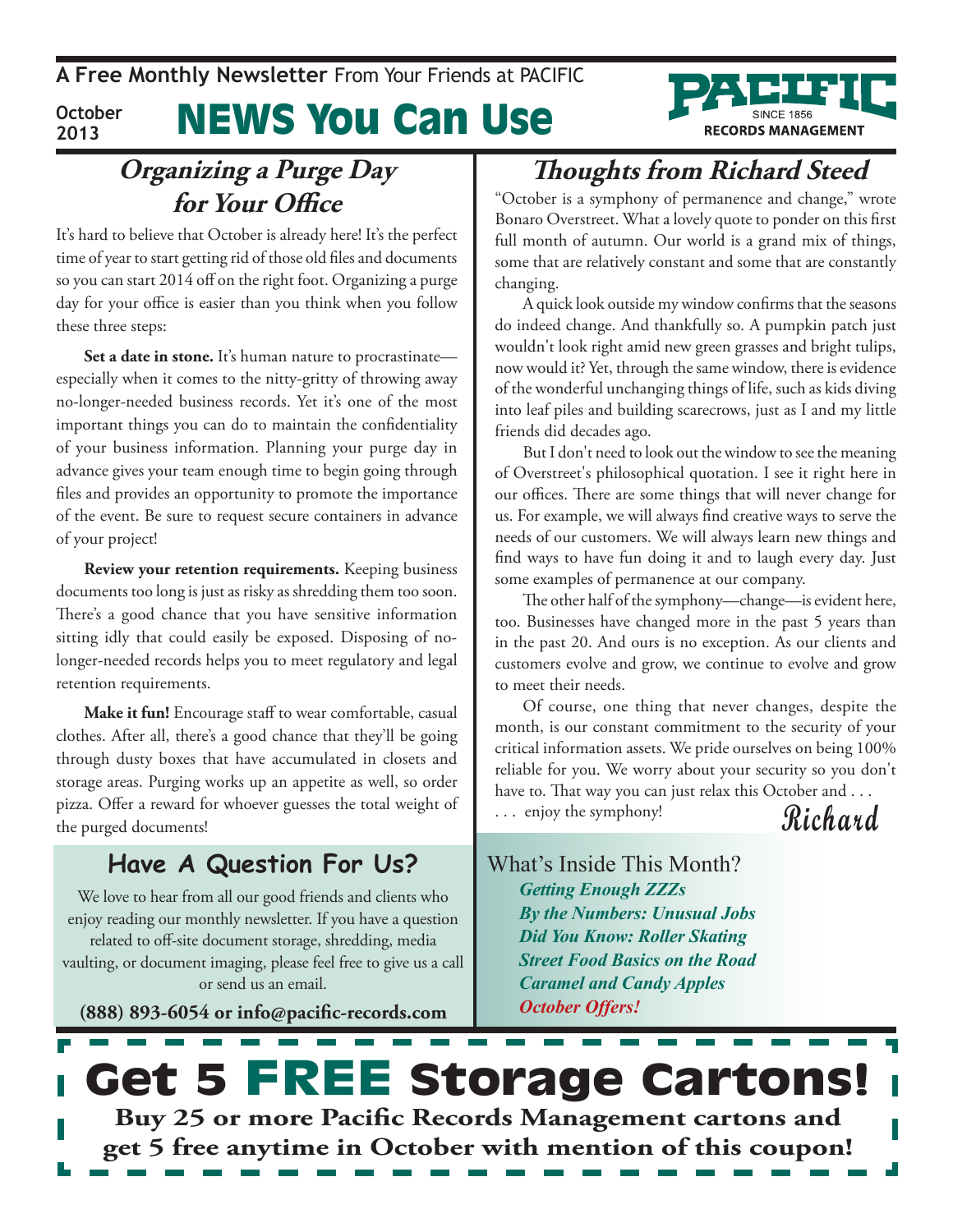### **Getting Enough ZZZs**



Good rest is a cornerstone of good health. Numerous studies have shown the health benefits of adequate sleep. A chronic state of fatigue can result in more accidents, impairment in attention and reasoning, an increased risk of heart disease and high blood pressure, and increased healing time from injury or illness.

As far as knowing how much

sleep you need, there is no magic number. Different age groups need different amounts of sleep, but even within age groups, each person's needs are individual. Research has shown that adults who get around seven hours of sleep have the best longterm health outcomes.

To increase your chances of getting a good night's sleep, try to keep a regular schedule. Going to bed at the same time each night and rising in the morning at the same time helps your body know when to sleep and when to be awake. If you are feeling sleep-deprived, it is better to take a short afternoon nap than to sleep in late the next morning.

Melatonin is a naturally-occurring hormone that helps regulate sleep. Its production can be altered if your day is spent out of sync with the natural changes in daily light. If you spend much of the day in an office away from natural light and then spend your evenings in front of a TV or computer screen, your body may not be producing melatonin correctly. To help correct this, try to get periods of natural sunlight during the day. At night, turn off artificial light from televisions and computers earlier in the evening.

If you've tried to get better sleep, but often feel tired during the day, it may be time for some help. A doctor that specializes in sleep disorders can offer natural and medication-based strategies to help you get some needed rest.

### **Bat Explanation**

A vampire bat came into his cave with his head covered in blood. He quickly settled onto the roof of the cave to try to get some sleep. The blood attracted the attention of the other bats and they began asking where he had found it. He tried to ignore them and go to sleep, but they kept harassing him. Finally, he told them he would show them and flew out of the cave with several hundred bats following him.

He flew down into the valley, across a river, and into a forest full of trees. He eventually slowed down and said to the excited bats all around him, "Do you see that tree over there?"

"Yes, yes, we do!" the bats all exclaimed.

"Well, good," said the bat, "because I didn't!"

#### **October Holidays and Events**

1 International Day of Older Persons 2 World Farm Animals Day 4 World Smile Day 4-10 World Space Week 5 World Teachers Day 6 National German-American Day 6-12 Fire Prevention Week 7 World Habitat Day 7-13 World Rainforest Week 8 National Face Your Fears Day 9 World Post Day 10 World Mental Health Day 11 Southern Food Heritage Day 12 Columbus Day (Traditional) 12 Universal Music Day 13 International Day for Natural Disaster Reduction 14 Columbus Day (Observed) 14-18 National School Lunch Week 15 White Cane Safety Day 16 World Food Day 17 International Day for the Eradication of Poverty 18 World Menopause Day 19 Evaluate Your Life Day 20-26 Freedom From Bullies Week 22 International Stuttering Awareness Day 23 National Mole Day 24 United Nations Day 24 World Development Information Day 24-31 Prescription Errors Education and Awareness Week 25 Frankenstein Friday 25-31 International Magic Week 26 Make a Difference Day 27 Cranky Coworkers Day 27 Mother-In-Law Day 29 National Cat Day 30 Checklists Day 30 Haunted Refrigerator Night 31 Halloween **October is also:** National Roller Skating Month National Cyber Security Awareness Month Workplace Politics Awareness Month World Menopause Month Global Diversity Awareness Month International Strategic Planning Month Adopt a Shelter Dog Month Antidepressant Death Awareness Month Car Care Month

Celebrating the Bilingual Child Month Celiac Disease Awareness Month

The material contained in this newsletter is for informational purposes only and is based upon sources believed to be reliable and authoritative; however, it has not been independently verified by us. This newsletter should not be construed as offering professional advice. For guidance on a specific matter, please consult a qualified professional.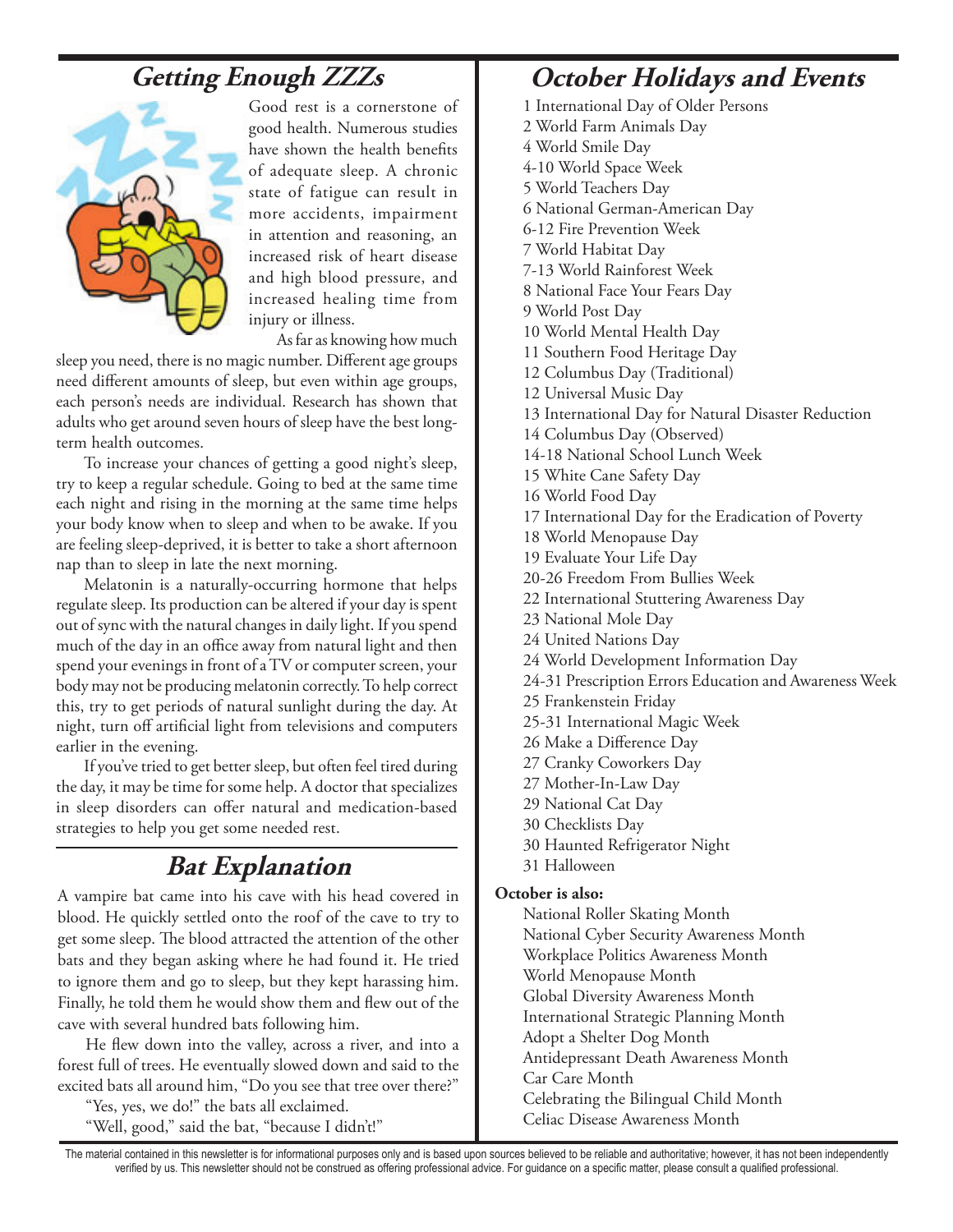# PacBlog

PacBlog is the monthly web log of Pacific Records Storage To read this month's installment, please click the title below.

http://pacific-records.com/how-to-implement-a-recordsretention-program-for-your-business

You may also access the PacBlog at the URL below. There you will find this month's installment along with archives of previous installments.

#### **<http://pacific-records.com/category/pacnews>**

## **By the Numbers: Unusual Jobs**

- The average psychic earns about \$41,000 per year.
- In the United States, the chimney sweep industry has yearly revenues of about \$2.2 billion.
- The most popular rodeo clowns on the rodeo circuit can make up to \$2,000 for a single performance.
- There are just over 5,000 embalmers working in the U.S., making an average of \$44,000 per year.
- Top sumo wrestlers in Japan can earn up to \$60,000 per month, while those in the lowest ranks receive only a basic living allowance.

*Source: Bureau of Labor Statistics*

*Don't judge each day by the harvest you reap but by the seeds that you plant.* —Robert Louis Stevenson

### **Do You Want To Win A \$25 VISA Gift Card?**



Each month we'll give you a new challenge of some type. All those who reply with a correct answer are eligible to win. At the end of the month we'll draw a lucky name. Here is this month's challenge:

I'm a word of 6 letters. Without me, you wouldn't be. My last 3 letters are feminine. My first 4 spell an insect. Remove my 1st letter, I become an alternative. Who am I?

**Last Month's Answer to:** *A man was born in 1949 and died in 1950, yet he was 91 years old. How can this be?*

**Last month's Winner: 1949 and/or 1950 are Hospital Room Numbers**

Email your answer to **info@pacific-records.com Marcia @ Dr. McCrimons Office** **October Service Awards**

Celebrating Pacific Employee Anniversaries

**26 years** Shelly Haynes

## **Did You Know: Roller Skating**

October is National Roller Skating Month.

- About 61 percent of all roller skaters are female.
- The first roller skates were made for a theatrical performance in London in 1743, but it is unknown who invented them.
- The first documented inventor of the roller skate was a Dutchman named John Joseph Merlin, who introduced his version in 1760.
- In 1819, M. Petitbled patented the first roller skates in France.
- In New York City, the first four-wheeled skates made of metal with an added rubber insert debuted in 1863. These skates also featured independent axles, which allowed skaters to turn through curves.



# 3 months FREE secure Destruction service

*Get 3 months of free Secure Destruction service when you sign up for a new Secure Destruction account with a one-year agreement. Just mention this coupon! Email info@pacific-records.com for more information.*